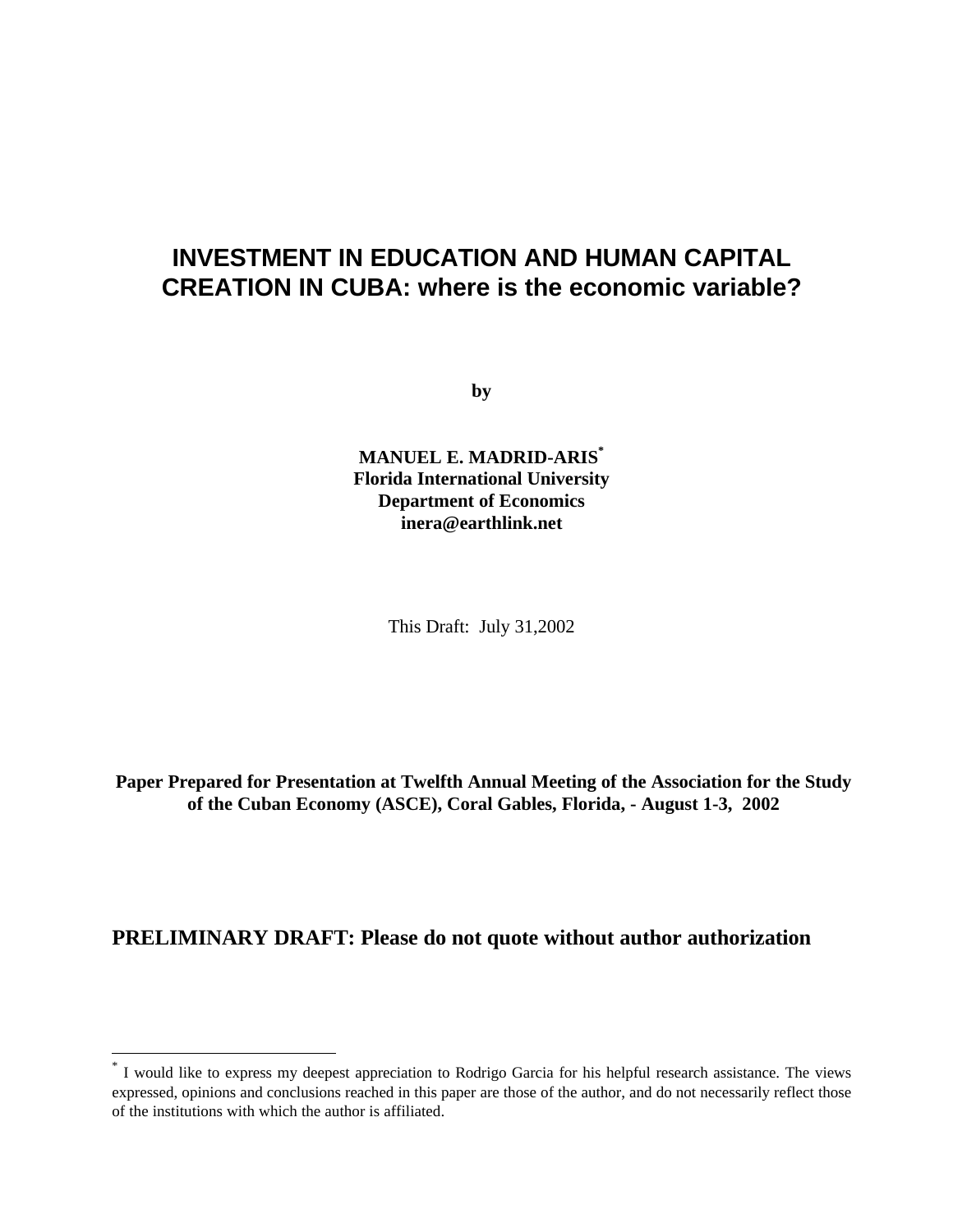## **1. INTRODUCTION**

This paper has four goals. The first goal is to provide detailed statistics regarding historical investment in education and the human capital structure in Cuba. The second goal is to compare the Cuban educational investment and human capital structure with other less developed countries (LDCs) as well developed countries. The third goal is to find some explanations to justify the abnormal distribution by field of specialization of the human capital in Cuba. The fourth goal is to find insights which could help explaining the negative relationship between human capital creation and decreasing long-term total factor productivity.

It is well known that one of the main problems faced by any government is allocating scarce resources across competing activities and sectors. The choice between alternative investment such as investment in education versus investment in physical infrastructure, or military investment depends on society's objectives and mainly on the analysis between cost of the investment versus the future benefit to be derived from that investment. Education is seen as an investment by economist, therefore, it must be allocated efficiency accordingly with the demand coming from the different sectors. Education is valued for its immediate as well as for its future benefits. Thus, the distribution of educational investment affects the future income distribution, hence, equity plays an important role in educational investment decisions. Different societies give different weight between the objectives of efficiency and equity in defining an educational investment.

Economist and policy makers normally estimate empirically the return on education for policy purposes and educational investment decisions. The estimates of return on education can be obtained by two different methodologies; first by the elaborate method or full discounting method; and second, by the "earning function," which can use an extended earning function, or the basic earning function (Mincer, 1974).<sup>1</sup> Unfortunately, Cuban statistics are very poor, and does not allow an empirical analysis to estimate return to education. Given that limitation, and the need to have a better understanding of the human capital in Cuba, this paper applies a simple comparative analysis with the purpose to draw conclusions regarding educational investment and human capital structure in Cuba. Several questions are presented in this paper, but this comparative analysis does not pretend to fully answer them. This paper only intends to address the increased educational investment in Cuba and find insights behind the creation of the uncommon human capital structure that the Cuban economy presents.

The remaining of this paper is organized as follows. Section 2 provides a brief review of the historical patterns of Cuban enrollment and educational investment. Section 3 contains a comparative analysis of the distribution of talents or human capital structure in Cuba. Section 4 contains a comparative analysis between Chile and Cuba regarding change in social indicators and the process of human capital creation in the field of medicine. Section 5 contains a summary regarding overinvestment in human capital. The final section contains the conclusions.

-

<sup>&</sup>lt;sup>1</sup> For further details about rate of return estimation methodologies, see Psacharopoulus and Ng (1994), Herrera and Madrid-Aris (2000).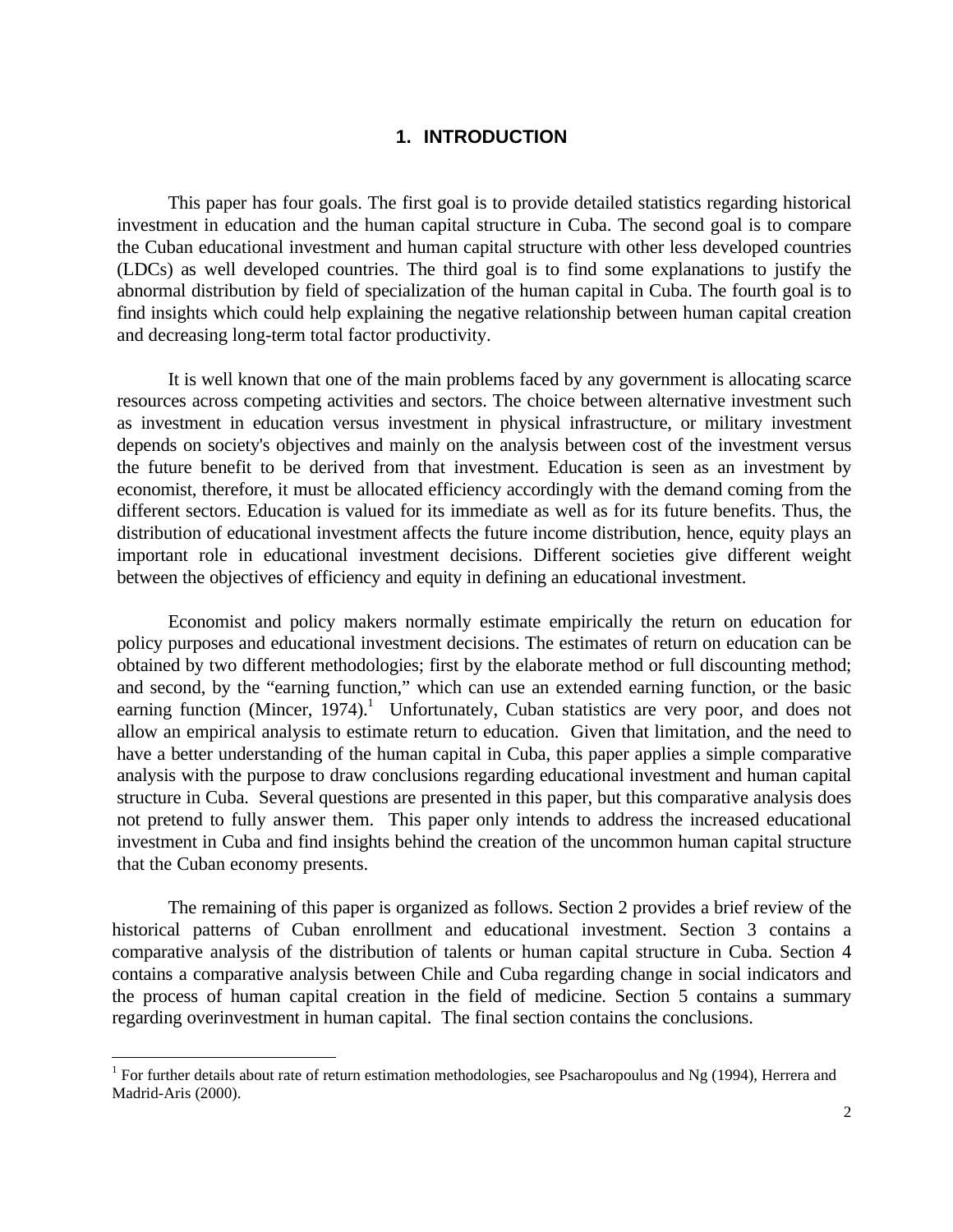## **2. HUMAN CAPITAL AND EDUCATIONAL INVESTMENT IN CUBA**

## **2.1 Enrollment and Education of the Labor Force**

Table 2.1 contains data on enrollment per 1,000 habitants by educational levels in Cuba between 1958 and 1985.

|      | <b>Primary</b>   | <b>Secondary</b> | <b>Higher</b>    | Other            | <b>TOTAL</b>      |
|------|------------------|------------------|------------------|------------------|-------------------|
| Year | <b>Education</b> | <b>Education</b> | <b>Education</b> | <b>Education</b> | <b>ENROLLMENT</b> |
| 1958 | 104.9            | 11.8             | 3.8              | 0                | 120.5             |
| 1970 | 193.4            | 24.9             | 4.1              | 32.4             | 254.8             |
| 1975 | 205.2            | 57.1             | 9.0              | 31.3             | 302.6             |
| 1980 | 164.2            | 110.0            | 15.7             | 6.8              | 296.7             |
| 1985 | 16.8             | 10.0             | 23.2             | 2.0              | 252.0             |

**TABLE 2.1: Student Enrollment by Level of Education (per 1,000 habitants)**

**Note:** For Cuba, secondary education includes technical schools. Other types of education include the worker farm educational program developed after the revolution.

**Source:** see table A-1 in Appendix.

Cuba's rate of enrollment increased considerably during the period 1959-1985. The human capital accumulation has been quite rapid in Cuba during the last 35 years. Without looking at economic variables such as the amount invested in education and the return on human capital creation, it could be concluded that the Cuban government was successful in achieving a high rate of enrollment during this period. Table 2.2 shows the labor force composition in Cuba and other Latin American countries.

| <b>COUNTRY</b> | <b>YEAR</b> | <b>Illiteracy</b> | <b>Primary</b><br><b>Education</b> | <b>Secondary</b><br><b>Education</b> | <b>University</b><br><b>Education</b> | <b>Unspecified</b> |
|----------------|-------------|-------------------|------------------------------------|--------------------------------------|---------------------------------------|--------------------|
|                | 1950        | 37.7              | 54.8                               | 5.4                                  | 1.1                                   | 1.0                |
| Colombia       | 1960        | 27.1              | 63.7                               | 6.1                                  | 0.8                                   | 2.3                |
|                | 1970        | 4.5               | 56.6                               | 30.6                                 | 8.6                                   | 0.0                |
|                | 1950        | n.a               | 77.4                               | 20.2                                 | 2.3                                   | $\cdot$ 1          |
| Chile          | 1960        | n.a               | 75.1                               | 22.3                                 | 2.6                                   | 0.0                |
|                | 1970        | 8.3               | 52.2                               | 31.5                                 | 3.3                                   | 4.7                |
|                | 1990        | 6.0               | 45.0                               | 41.0                                 | 13.0                                  | $0.0\,$            |
|                | 1950        | 48.3              | 44.0                               | 6.6                                  | 1.1                                   | 0.0                |
| <b>Brazil</b>  | 1960        | 41.5              | 50.5                               | 6.8                                  | 1.2                                   | $0.0\,$            |
|                | 1970        | 28.3              | 58.1                               | 11.7                                 | 1.9                                   | $0.0\,$            |
|                | 1960        |                   | $63.7*$                            | 34.3                                 | 2.1                                   | 0.0                |
| Cuba           | 1970        |                   | 56.3*                              | 40.7                                 | 3.0                                   | $0.0\,$            |
|                | 1980        |                   | $37.6*$                            | 57.5                                 | 4.9                                   | $0.0\,$            |
|                | 1982        |                   | $36.4*$                            | 57.7                                 | 5.9                                   | $0.0\,$            |
|                | 1986        |                   | $24.3*$                            | 67.7                                 | 8.0                                   | $0.0\,$            |
|                | 1996        |                   | $17.3*$                            | 70.0                                 | 12.7                                  | 0.0                |

**TABLE 2.2: Labor Force Composition by Educational Level as Percentage of Total Labor Force(%)**

**Notes:** \*this figure includes illiteracy and primary education.

**Source:** Cuban figures estimated by the author using Anuarios Estadísticos de Cuba (several years). Figures from other Latin American countries, from Elias (1992, page 92), and UNESCO (several years).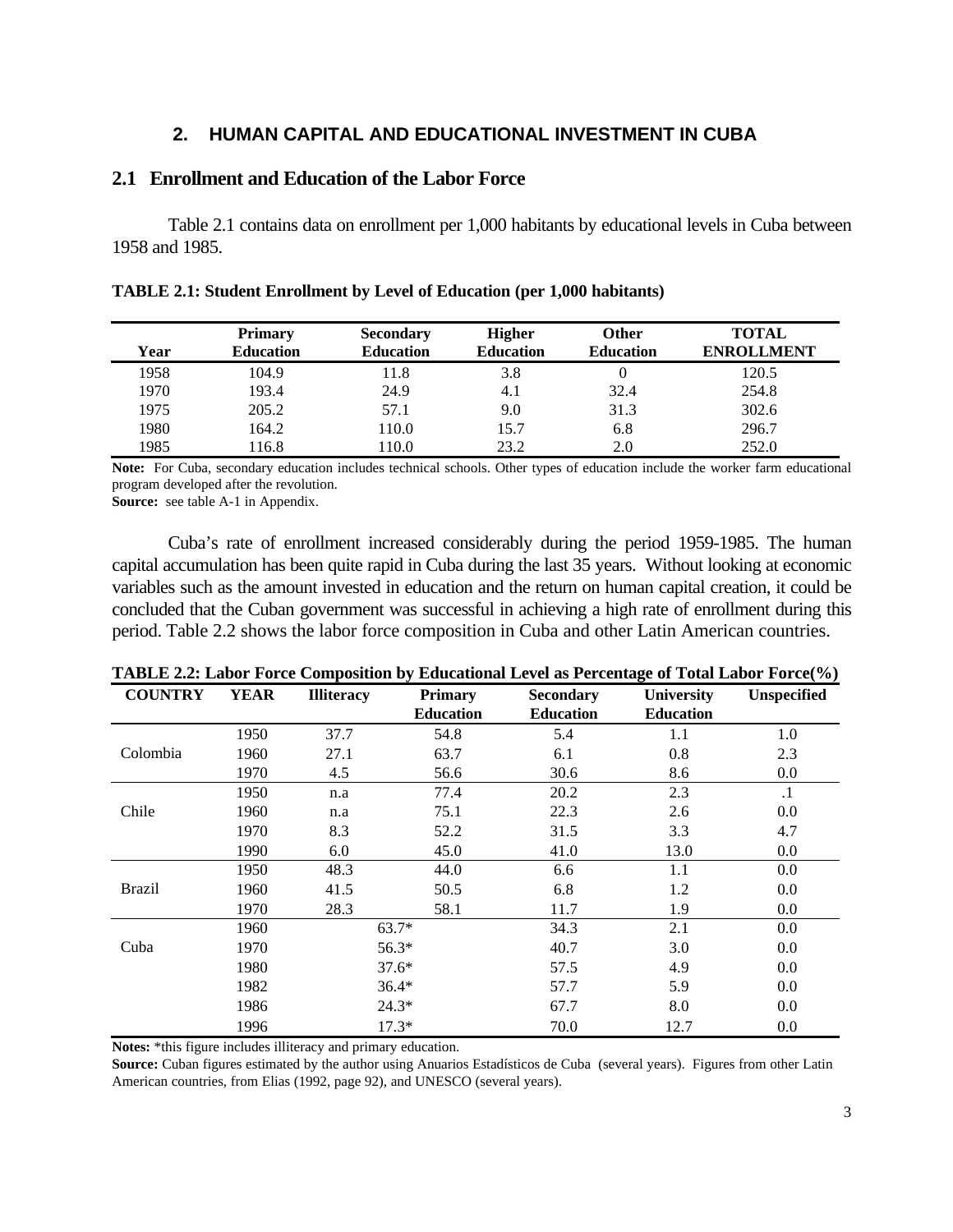As the previous table shows, the share of people with only primary education in the total labor force was initially large, but decreased considerable between 1960 and 1986. In addition, an uniform increase in university-educated workers is observed. Through the years, the quality of the labor force in Cuba has increased considerably.

### **2.2 Educational Investment in Cuba**

Table 2.3 shows the historical investment in education and health in Cuba.

|                                | 1960  | 1965  | 1970  | 1980    | 1987  | 1989  | 1992  | 1995  | 1998  |
|--------------------------------|-------|-------|-------|---------|-------|-------|-------|-------|-------|
| Investment in Education        | 83.7  | 260.4 | 351.1 | 1.340.8 | 1.600 | 1651  | 1427  | 1359  | 1510  |
| (Constant Cuban \$ - millions) |       |       |       |         |       |       |       |       |       |
| Investment in Health           | 51.3  | 148.9 | 216.4 | 440.2   | 810.2 | 905   | 938   | 1108  | 1345  |
| (Constant Cuban \$ - millions) |       |       |       |         |       |       |       |       |       |
| Education Investment/GDP       | 0.031 | 0.057 | 0.062 | 0.091   | 0.088 | 0.079 | 0.087 | 0.059 | 0.058 |
| Health Investment/GDP          | 0.02  | 0.033 | 0.038 | 0.030   | 0.045 | 0.044 | 0.057 | 0.048 | 0.052 |

**Table 2.3: Educational Investment in Education and Health in Cuba**

**Source:**

 $\overline{a}$ 

Investment data for 1960-1987 from Rodriguez, 1990, p.218 and p.293

Investment data for 1889-1998 from Cepal (1998, Tables A-1 and A-8, and 1999, tables 1 and 26).

Cuba's investment in education increased considerably from 1960 to 1992. In 1960, it was only 3.1% of total output, and increased to a level of 9.1% in 1980. Following the end of the Cold war, the lack of Soviet subsidies led to the reduction of educational investment from 8.7% to a level of 5.8% of total output. With the purpose of having international references<sup>2</sup> regarding educational investment, data from other economies is presented in Table 2.4.

|                      | <b>EXPENDITURE IN EDUCATION AS % GDP</b> |      |      |       |      |  |  |
|----------------------|------------------------------------------|------|------|-------|------|--|--|
| <b>COUNTRY</b>       | 1960                                     | 1970 | 1980 | 1990* | 1995 |  |  |
| Cuba                 | 3.1                                      | 6.2  | 9.1  | 8.7   | 5.8  |  |  |
| Argentina            | 2.1                                      | 2.8  | 2.7  | 3.3   | 3.4  |  |  |
| <b>Brazil</b>        | 1.9                                      | N.A. | 3.6  | 4.6   | N.A. |  |  |
| Chile                | 2.7                                      | 3.0  | 4.6  | 3.0   | 3.2  |  |  |
| Colombia             | 1.7                                      | N.A. | 1.9  | 3.5   | N.A. |  |  |
| Mexico               | 1.2                                      | 3.5  | 4.7  | 4.1   | 5.3  |  |  |
| Panama               | 3.6                                      | 5.2  | 4.9  | 5.5   | 5.4  |  |  |
| Thailand             | 2.3                                      | 3.0  | 3.8  | 3.8   | 4.2  |  |  |
| Hong-Kong            | 2.7                                      | N.A. | 2.8  | 3.0   | 2.9  |  |  |
| <b>United States</b> | 5.3                                      | 5.2  | 5.0  | 6.4   | 5.9  |  |  |

**Table 2.4: Educational Investment in Education in Selected Countries (as % of GDP)**

**Source:** UNESCO, Statistical yearbook (several years).

**Notes: \***data varies by country from 1989 to 1993.

Comparing investment in education in Cuba with respect to other countries, it is fair to say that the educational investment in Cuba has been extremely high during the period 1970-1990. Comparatively with other Latin economies, Cuba during the 70's and 80's invested more than double in

<sup>&</sup>lt;sup>2</sup> Although educational investment relative to GDP can give a general idea about the relative amount invested in education, it is known that comparing investment figures across countries in education can lead to misdealing results given accounting problems.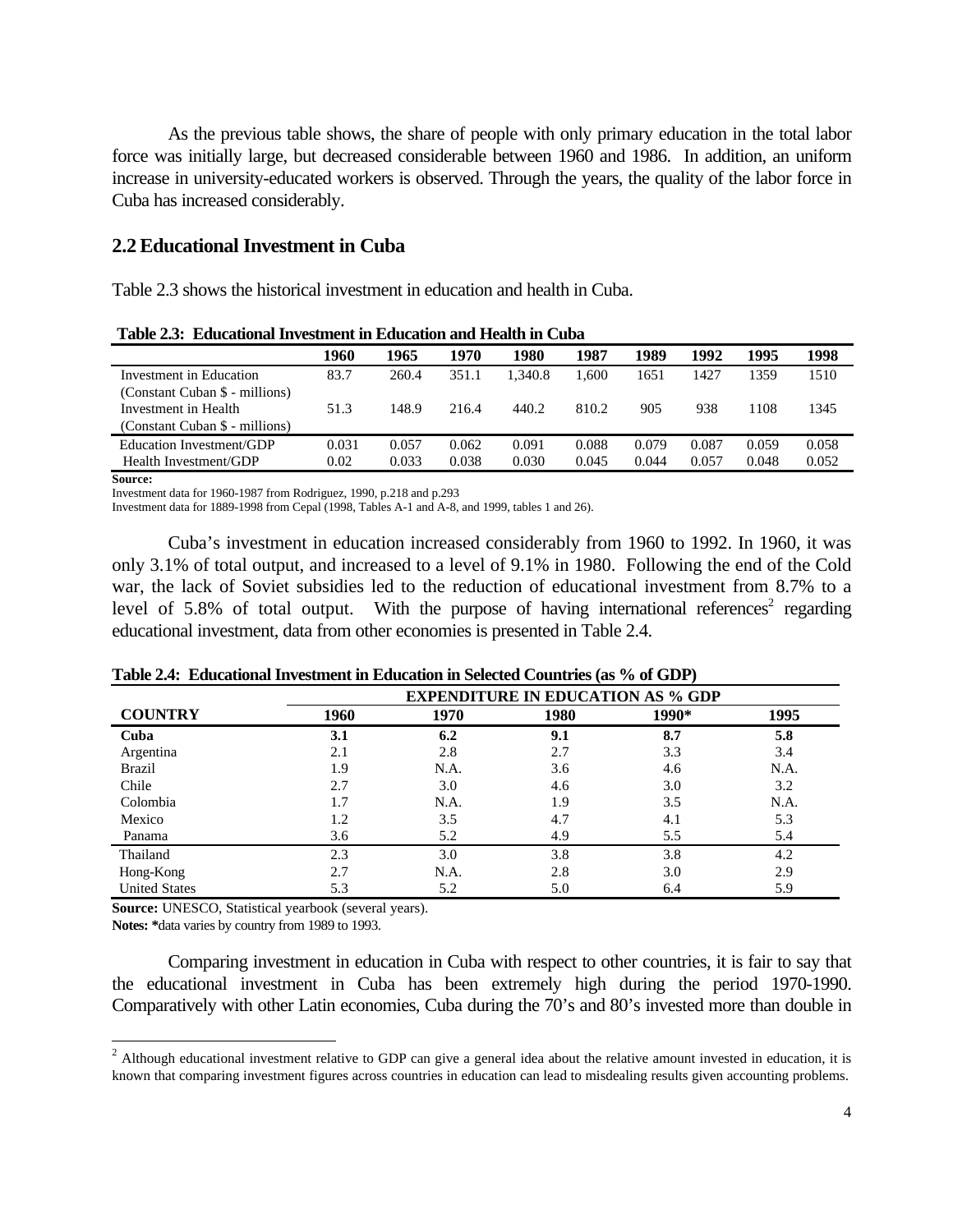education. Even today, Cuba still invest a large percentage of its GDP (5.8%) in education compared with other Latin American economies.

Despite the large amount of resources invested in education during the 70's and 80's, the Cuban economy presents decreasing TFP (see Madrid-Aris, 1998), contrary to what an economist will expect. With the purpose of finding insight to this negative relationship between human capital and TFP, in the next sections of this paper an analysis of the Cuban human capital structure is presented.

## **2.3 Educational Investment, Social Indicators and Human Development Index in Latin America**

Table 2.5 shows the historical pattern of some social indicators, human development index and educational investment in Cuba and other Latin American countries.

| <b>COUNTRY</b> | YEAR | <b>Literacy</b> | <b>Fife</b>       | <b>Human Development</b> | <b>Educational</b>         |
|----------------|------|-----------------|-------------------|--------------------------|----------------------------|
|                |      | Rate $(\% )$    | <b>Expectancy</b> | Index (HDI)              | <b>Investment as % GDP</b> |
|                | 1970 | 94              | 66                | $0.781*$                 | 2.8                        |
| Argentina      | 1990 | 96              | 71                | 0.804                    | 3.3                        |
|                | 1998 | 97              | 73                | 0.837                    | 3.4                        |
|                | 1970 | 89              | 62                | $0.702*$                 | 3.0                        |
| Chile          | 1990 | 96              | 72                | 0.780                    | 3.0                        |
|                | 1998 | 96              | 75                | 0.826                    | 3.2                        |
|                | 1970 | 84              | 61                | $0.657*$                 | N.A.                       |
| Colombia       | 1990 | 88              | 65                | 0.720                    | 3.5                        |
|                | 1998 | 91              | 71                | 0.764                    | N.A.                       |
|                | 1970 | 70              | 59                | $0.639*$                 | 3.8                        |
| <b>Brazil</b>  | 1990 | 78              | 65                | 0.706                    | 4.6                        |
|                | 1998 | 84              | 67                | 0.747                    |                            |
|                | 1970 | 91              | 67                | $0.732*$                 | 6.0                        |
| Costa Rica     | 1990 | 93              | 75                | 0.775                    | 4.6                        |
|                | 1998 | 96              | 76                | 0.797                    | 4.5                        |
|                | 1970 | 94              | 69                | $0.687*$                 | 6.2                        |
| Cuba           | 1990 | 96              | 74                | 0.757                    | $8.7**$                    |
|                | 1997 | 96              | 75                | 0.783                    | 5.8                        |

**TABLE 2.5: Social Indicators, Human Development Index and Educational Investment**

**Source:**

UNDP, Human Development Reports (several years), World Bank, World Development Reports (several years) and UNESCO, Statistical Yearbook (several years).

#### **Notes:**

Values of Human Development Index are based on new methodology values. For further information, see Human Development Report, year 1999, pages 159-163.

\* HDI value is 1975 value instead of 1970; \*\*Value is based on year 1992 instead 1990.

Data reveals that countries such as Costa Rica, and Chile have achieved similar levels of social indicators as Cuba, but with less investment in education. On the other hand, these countries present a higher Human Development Index than Cuba.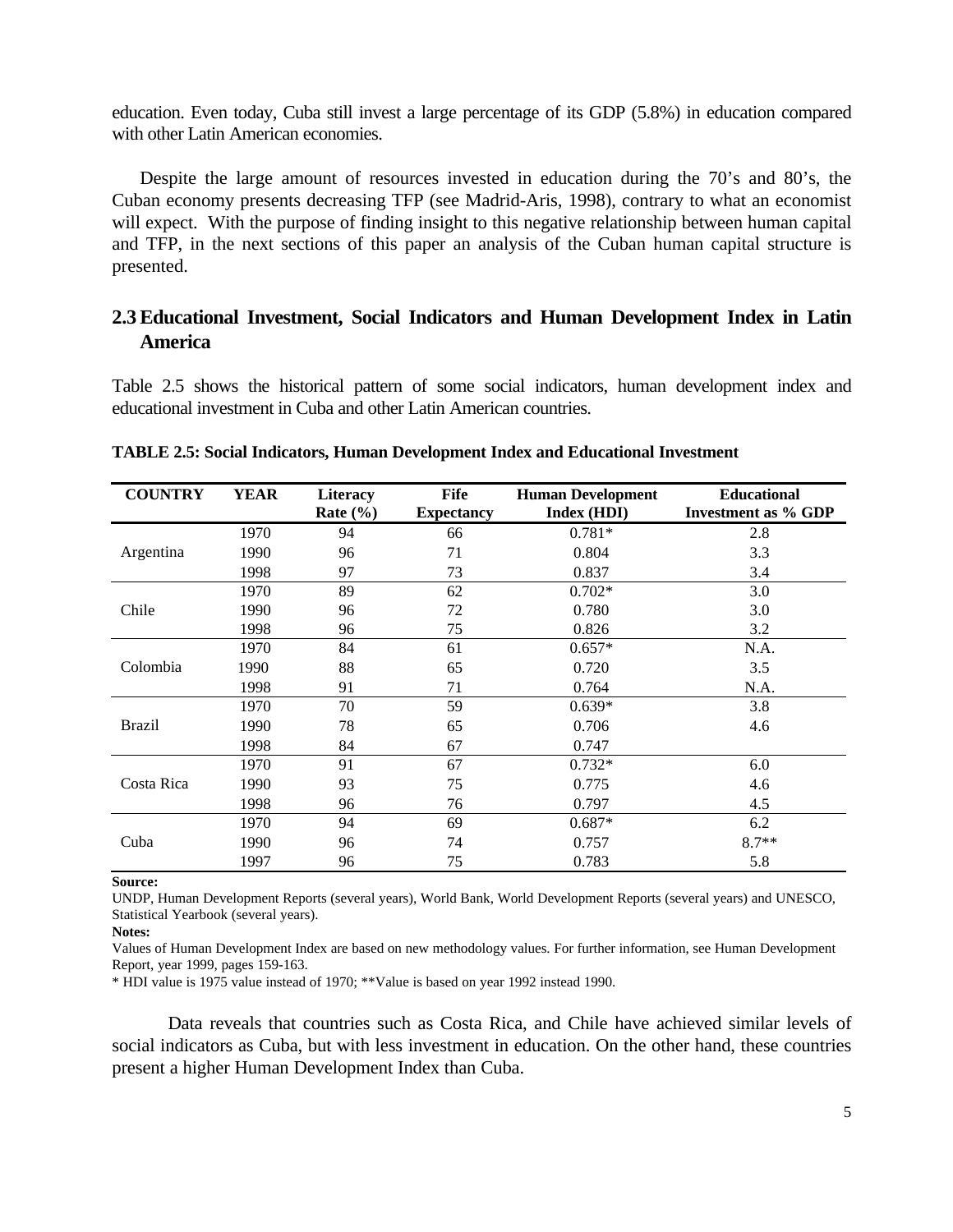## **3. HUMAN CAPITAL STRUCTURE WITH HIGHER EDUCATION IN CUBA: a comparative analysis**

One of the goals of this section is to determine the historical structure of human capital creation in Cuba, and draw some conclusions regarding human capital creation and the historical decreasing patterns of TFP.<sup>3</sup>

#### **3.1 Historical Human Capital Structure with Higher Education**

Table 3.1 shows the number of graduates by field of specialization in Cuba for the period 1965-1995.

| <b>FIELD OF</b>          | NUMBER OF UNIVERSITY GRADUATES BY FIELD OF<br><b>SPECIALIZATION</b> (numbers) |        |       |          |       |          |       |
|--------------------------|-------------------------------------------------------------------------------|--------|-------|----------|-------|----------|-------|
| <b>SPECIALIZATION</b>    | 1965                                                                          | 1969   | 1976  | 1980     | 1986  | 1990     | 1995  |
| Humanities               | 123                                                                           | 199    | 519   | 533      | 400   | 205      | 446   |
| Education                | 422                                                                           | 376    | 2464  | 13691    | 11137 | 18817    | 10975 |
| Fine Arts                | 60                                                                            | 45     | 92    | 152      | 178   | 242      | 139   |
| Law                      | 43                                                                            | 63     | 906   | 650      | 357   | 550      | 339   |
| Social Sciences          | 173                                                                           | 288    | 118   | 383      | 1637  | 2401     | 1154  |
| Economics/Business       | 540                                                                           | 680    | 1037  | 1659     | 1334  | 1508     | 1154  |
| Natural Science          | 35                                                                            | 261    | 362   | 623      | 332   | 398      | 420   |
| Engineering              | 334                                                                           | 805    | 439   | 2919     | 4131  | 3887     | 4626  |
| Medicine                 | 511                                                                           | 784    | 1515  | 2409     | 3536  | 5468     | 7328  |
| Agricultural             | 104                                                                           | 190    | 902   | 1739     | 2313  | 1623     | 1769  |
| Others                   | 130                                                                           | 283    | 879   | 1140     | 1784  | 1660     | 2840  |
| <b>TOTAL</b>             | 2475                                                                          | 3974   | 9233  | 25898    | 27139 | 36759    | 31193 |
| Graduate as % population | 0.032%                                                                        | 0.048% | 0.11% | $0.27\%$ | 0.27% | $0.35\%$ | 0.28% |

**Table 3.1: Number of University Graduates by Field of Specialization in Cuba**

Source: Statistical Yearbook, UNESCO (several years), section Educational Attainment.

 $\overline{a}$ 

As shown in previous table, the number of university graduates increases considerably from 1965 to 1990. The number of graduates as percentage of total population decreases after 1990, from 0.35% to a level of 0.28%. This decrease is most likely a result of a lower amount invested in education after the end of the Cold War. Table 3.2 shows the relative weight in percentage basis of each field of specialization.

<sup>&</sup>lt;sup>3</sup> Normally a human capital distribution across different field of specialization which is compatible with the market demand has a positive relationship with total factor of productivity (TFP) growth. As example, an economy that over invest in producing doctors and does not produce sufficient engineers, will probably not present a high rate of technological change in industrial sector and as a whole.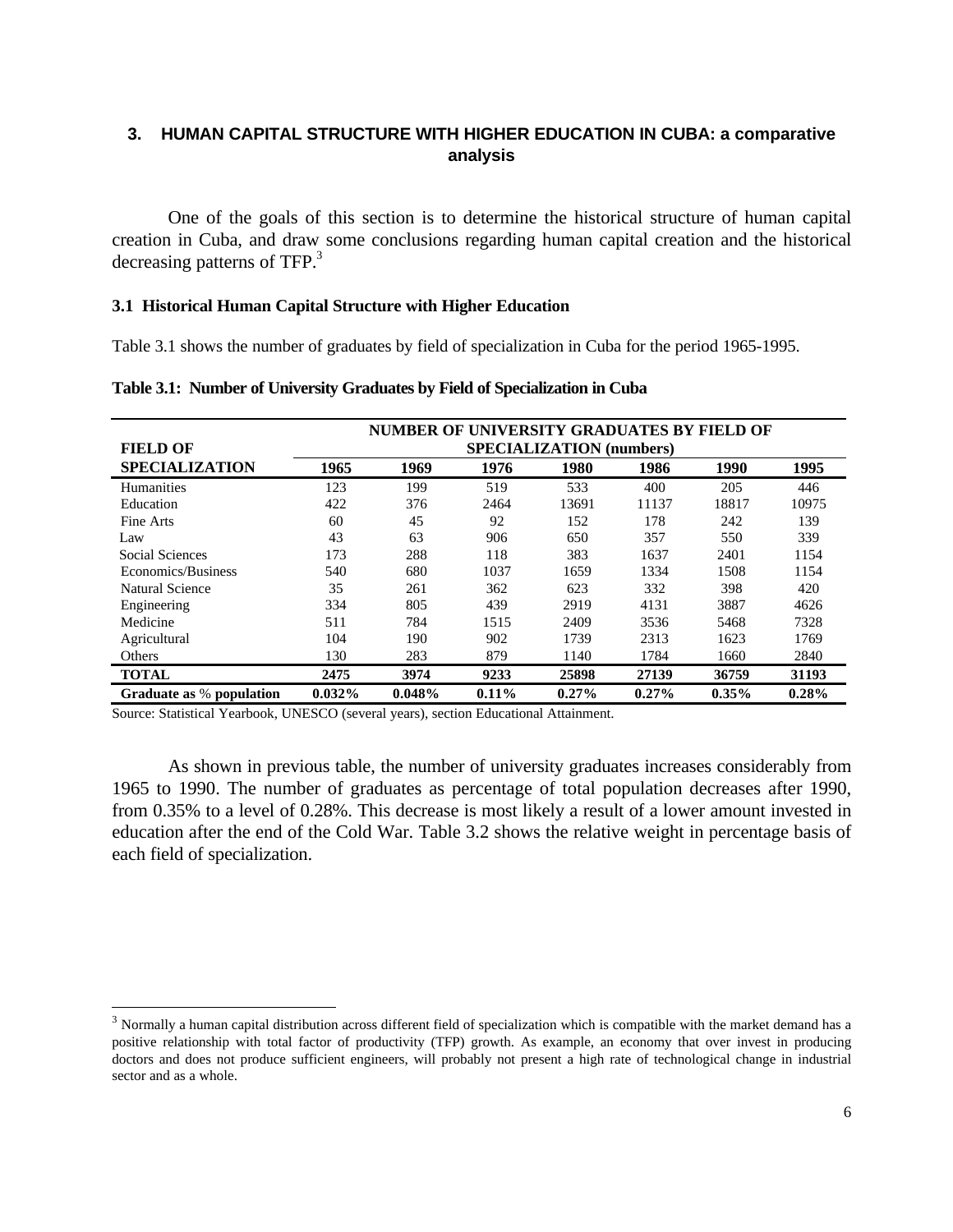|                       | <b>GRADUATES BY FIELD OF SPECIALIZATION</b> |      |      |      |      |      |      |  |  |  |
|-----------------------|---------------------------------------------|------|------|------|------|------|------|--|--|--|
| <b>FIELD OF</b>       | (as % of total graduates)                   |      |      |      |      |      |      |  |  |  |
| <b>SPECIALIZATION</b> | 1965                                        | 1969 | 1976 | 1980 | 1986 | 1990 | 1995 |  |  |  |
| Humanities            | 5.0                                         | 5.0  | 5.6  | 2.1  | 1.5  | 0.6  | 1.4  |  |  |  |
| Education             | 17.1                                        | 9.5  | 26.7 | 52.9 | 41.0 | 51.2 | 35.2 |  |  |  |
| Fine Arts             | 2.4                                         | 1.1  | 1.0  | 0.6  | 0.7  | 0.7  | 0.5  |  |  |  |
| Law                   | 1.7                                         | 1.6  | 9.8  | 2.5  | 1.3  | 1.5  | 1.1  |  |  |  |
| Social Sciences       | 7.0                                         | 7.3  | 1.3  | 1.5  | 6.0  | 6.5  | 3.7  |  |  |  |
| Economics/Business    | 21.8                                        | 17.1 | 11.2 | 6.4  | 4.9  | 4.1  | 3.7  |  |  |  |
| Natural Science       | 1.4                                         | 6.6  | 3.9  | 2.4  | 1.2  | 1.1  | 1.4  |  |  |  |
| Engineering           | 13.5                                        | 20.3 | 6.8  | 11.3 | 15.2 | 10.6 | 14.8 |  |  |  |
| Medicine              | 20.7                                        | 19.7 | 16.4 | 9.3  | 13.0 | 14.9 | 23.5 |  |  |  |
| Agricultural          | 4.2                                         | 4.8  | 9.8  | 6.7  | 8.5  | 4.4  | 5.7  |  |  |  |
| Others                | 5.2                                         | 7.0  | 7.4  | 4.3  | 6.7  | 4.7  | 9.0  |  |  |  |
| <b>TOTAL</b>          | 100%                                        | 100% | 100% | 100% | 100% | 100% | 100% |  |  |  |

|  |  | Table 3.2: Cuban Graduates as Percentage of Total University Graduates |  |  |  |  |
|--|--|------------------------------------------------------------------------|--|--|--|--|
|--|--|------------------------------------------------------------------------|--|--|--|--|

Source: estimations by the author based on UNESCO data.

Since 1965, the number of graduates in the field of economic/business has decreased considerable from 21.8% to a minimum level of 3.1% in 1995. The same phenomenon happened in the field of engineering, which decreased from a 13.5% in 1965 to a level of 10.6% in 1990. On the other hand, Cuba considerably increased the human capital in the field of education. Education graduates increased from 17.1% in 1965 to a level of 51.2% in 1990. From 1990 to 1995, the major changes are observed in education and medicine. A decreased of graduates from educational field from 51.2% to 35.2% is observed, and an increased in the field of medicine from 14.9% to 23.5%.

#### **3.2 Gender Participation in the Human Capital Structure with Tertiary Education in Cuba**

Table 3.3 shows women participation in the different field of specialization.

|                       | WOMEN PARTICIPATION IN DIFFERENT FIELD AS PORCENTAGE OF |      |      |                            |      |      |  |
|-----------------------|---------------------------------------------------------|------|------|----------------------------|------|------|--|
| <b>FIELD OF</b>       |                                                         |      |      | <b>TOTAL GRADUATES (%)</b> |      |      |  |
| <b>SPECIALIZATION</b> | 1969                                                    | 1976 | 1980 | 1986                       | 1990 | 1995 |  |
| Humanities            | 47.7                                                    | 45.8 | N.A. | 75.7                       | 65.8 | 73.9 |  |
| Education             | N.A.                                                    | 41.0 | N.A. | 66.9                       | 66.0 | 72.4 |  |
| Fine Arts             | 40.0.                                                   | N.A. | N.A. | 47.8                       | 71.1 | 40.6 |  |
| Law                   | 34.9                                                    | 21.3 | 32.3 | 76.2                       | 67.1 | 64.3 |  |
| Social Sciences       | 32.3                                                    | 35.6 | 36.0 | 52.5                       | 47.1 | 63.8 |  |
| Economics/Business    | N.A.                                                    | 42.4 | 44.6 | 65.3                       | 61.5 | 41.3 |  |
| Natural Science       | 39.5                                                    | 61.6 | 61.0 | 62.6                       | 61.6 | 55.5 |  |
| Engineering           | 18.0                                                    | 13.2 | 21.2 | 52.8                       | 41.2 | 39.5 |  |
| Medicine              | 41.6                                                    | N.A. | N.A. | 67.8                       | 58.8 | 70.4 |  |
| Agricultural          | 30.5                                                    | 21.1 | 29.0 | 40.3                       | 38.6 | 46.6 |  |
| Others                | N.A.                                                    | N.A. | N.A. | 19.8                       | 27.6 | 23.7 |  |

**Table 3.3: Women Participation in Cuban University Graduates (as % of total graduates)**

Source: estimations by the author based on UNESCO data.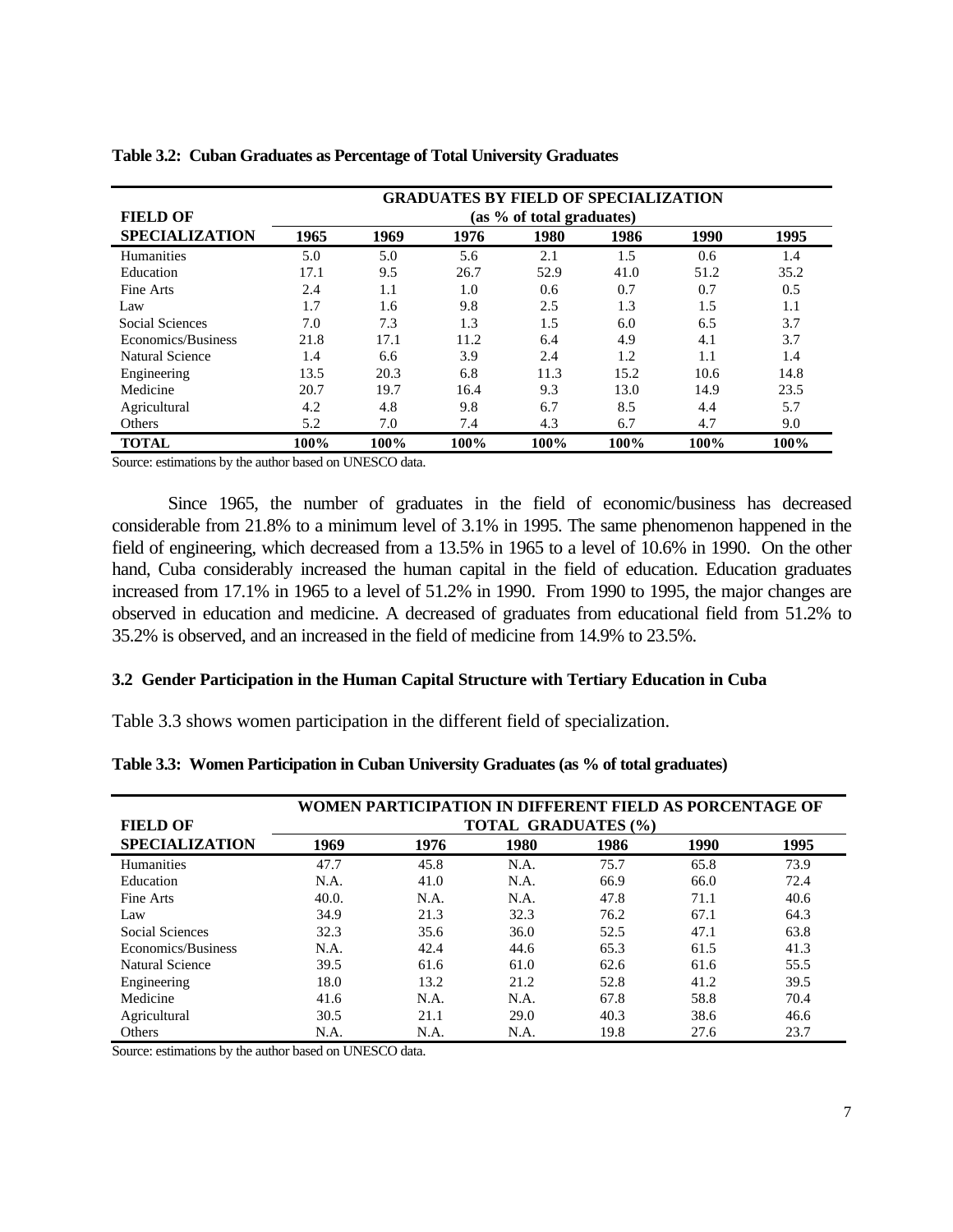Evidence shows that the number of women graduating from Cuba's universities have increased considerably since 1965, and today more than two thirds of the graduates are women. Today, in most fields, the number of women graduating from the university is higher than the number of men, with the exemption of engineering and agricultural sciences

#### **3.3 Comparative Analysis of Distribution of Talents**

After analyzing the figures previously presented, the key questions are: Was there any need to allocate such magnitude of resources for education in Cuba during 1970-1992?, Has Cuba overintested in human capital during the 70's and 80's?, Is a 40% of the university graduates coming from educational field a normal pattern?, Does any society need more than 23% of the graduates to be doctors in order to improve social indicators as those achieved by Cuba?

 With the purpose of finding answers to the above questions, in this section, the Cuban human capital structure is analyzed and compare with the human capital structure of other economies. It is widely known that economies differ from each other, and each economy has a need of a human capital structure compatible with the demand in order to produce efficiency. For instance, an agricultural based economy will need more graduates from the agricultural field than from other fields. A services based economy will need more graduates from economics/business and social sciences than an agricultural society. Hence, for comparative purposes, human capital structures of several economies are being presented. Table 3.4 shows the distribution of university graduates in Southeast Asian countries.

| <b>FIELD OF</b>       | <b>GRADUATES BY FIELD OF SPECIALIZATION</b><br>(as percentage of total graduates) |                            |                            |                            |                       |  |  |  |
|-----------------------|-----------------------------------------------------------------------------------|----------------------------|----------------------------|----------------------------|-----------------------|--|--|--|
| <b>SPECIALIZATION</b> | Cuba<br>(1995)                                                                    | <b>Indonesia</b><br>(1996) | <b>Hong-Kong</b><br>(1991) | <b>Singapore</b><br>(1995) | South-Korea<br>(1995) |  |  |  |
| Humanities            | 1.4                                                                               |                            |                            |                            | 11                    |  |  |  |
| Education             | 35.2                                                                              |                            |                            |                            |                       |  |  |  |
| Fine Arts             | 0.5                                                                               |                            |                            |                            |                       |  |  |  |
| Law                   | 1.1                                                                               |                            |                            |                            |                       |  |  |  |
| Social Sciences       | 3.7                                                                               |                            |                            |                            | 8                     |  |  |  |
| Economics/Business    | 3.7                                                                               | 18                         | 29                         | 22                         | 20                    |  |  |  |
| Natural Science       | 1.4                                                                               |                            | 4                          | 11                         | 4                     |  |  |  |
| Engineering           | 14.8                                                                              | 28                         | 33                         | 36                         | 26                    |  |  |  |
| Medicine              | 23.5                                                                              | 3                          |                            |                            |                       |  |  |  |
| Agricultural          | 5.7                                                                               | 10                         |                            |                            |                       |  |  |  |
| <b>Others</b>         | 9.1                                                                               |                            |                            |                            |                       |  |  |  |
| <b>TOTAL</b>          | 100%                                                                              | 100%                       | 100%                       | 100%                       | 100%                  |  |  |  |

**Table 3.4: Graduates by Field of Specialization in Southeast Asia (as % of total graduates)**

Source: estimations by the author based on UNESCO data.

Generally, in Southeast Asia graduates from education combined with humanities graduates are lower than 21% of total graduates. On the other hand, graduates from engineering ranges from 26% to 36%, value much larger than that observed in Cuba. Graduates from economics/business combined with social sciences ranges between 23% and 35%, value considerably superior than the low value of 7.4% observed in Cuba. In Southeast Asia graduates from medicine normally ranges from 4% to 7% whereas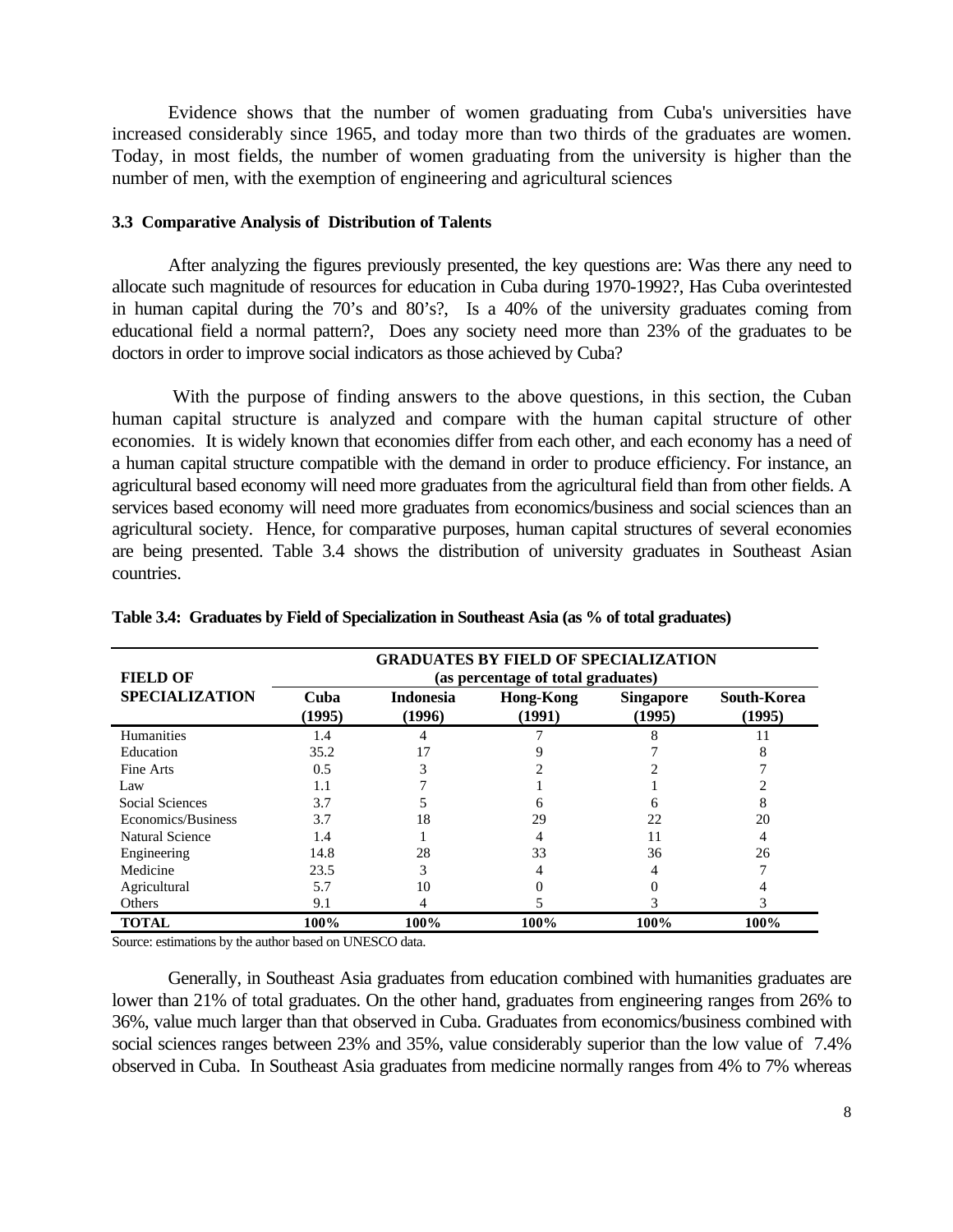in Cuba is 23.5%. Table 3.5 shows the distribution of university graduates in some Latin Countries and the U.S..

|                     | <b>GRADUATES BY FIELD OF SPECIALIZATION</b><br>(as percentage of total graduates) |                         |                         |                    |                        |                      |  |  |
|---------------------|-----------------------------------------------------------------------------------|-------------------------|-------------------------|--------------------|------------------------|----------------------|--|--|
| <b>FIELD</b>        | Cuba<br>(1995)                                                                    | <b>Mexico</b><br>(1990) | <b>Brazil</b><br>(1993) | Colombia<br>(1991) | <b>Chile</b><br>(1995) | <b>USA</b><br>(1995) |  |  |
| <b>Humanities</b>   | 1.4                                                                               | 2                       | 8                       |                    |                        | 13                   |  |  |
| Education           | 35.2                                                                              | 16                      | 9                       | 20                 | 13                     | 10                   |  |  |
| Fine Arts           | 0.5                                                                               |                         |                         |                    |                        | 3                    |  |  |
| Law                 | 1.1                                                                               |                         | 10                      |                    |                        |                      |  |  |
| Social Sciences     | 3.7                                                                               |                         | 9                       |                    | 11                     | 9                    |  |  |
| Economics/Business  | 3.7                                                                               | 21                      | 22                      | 26                 | 28                     | 24                   |  |  |
| Natural Science     | 1.4                                                                               |                         | 2                       |                    |                        | 3                    |  |  |
| Engineering         | 14.8                                                                              | 20                      | 10                      | 21                 | 20                     | 13                   |  |  |
| Medicine            | 23.5                                                                              | 10                      | 10                      | Q                  | 8                      | 12                   |  |  |
| Agricultural        | 5.7                                                                               |                         | 3                       |                    |                        |                      |  |  |
| Others              | 9.1                                                                               | x                       | 16                      |                    |                        | 10                   |  |  |
| Total Graduates (#) | 100%                                                                              | 100%                    | 100%                    | 100%               | 100%                   | 100%                 |  |  |

|  |  | Table 3.5: Graduates (as percentage of total university graduates) in the U.S. and L.A. |
|--|--|-----------------------------------------------------------------------------------------|
|  |  |                                                                                         |

Source: estimations by the author based on UNESCO data.

Data from different Latin American economies and the U.S. suggest that there is a pattern in the distribution of the graduates. As example, in most countries the percentage of graduates from medicine ranges from 10 to 12%, in economics/business ranges from 21% to 28%, and education combined with humanities ranges from 17% to 23%. The level of graduates in Latin America and the U.S from the field of social sciences combined with business/economics range from 28% to 39%.

In sum, empirical evidence from South-East Asia, Latin America and the U.S. exhibit that a normal level of graduates from social sciences combined with business/economics graduates should be around 30%, rather than at the minimal level of 7.4% as Cuba presents.

The global evidence presented in this paper reveals that Cuba is generating an oversupply of graduates from the field of education and medicine. On the other hand, the number of graduates from social sciences, economics/business and engineering is extremely low in Cuba This is ironic, because Cuba's centrally planned revolutionary development strategy was oriented toward obtaining resources from agriculture to develop an industrial economy. But, the reality is that the Cuba's central planning system did not create sufficient engineers needed to create an industrial economy. As evidence shows, some newly industrialized countries (NICs) from Southeast Asia (e.g. South Korea) needed approximately 30% of the graduates from engineering to became an industrial economy.

The oversupply of labor in the specific fields of medicine and education seems to be the result of an inefficient educational policy implemented by the Cuban central planning system. Due to the oversupply of certain type of labor, the Cuban government normally send the excess labor force as volunteer workers worldwide as an alternative to reduce domestic unemployment. Thus, between 1963 and 1999, 41,400 physicians-nurses and 42,400 teachers were sent to give assistance in other countries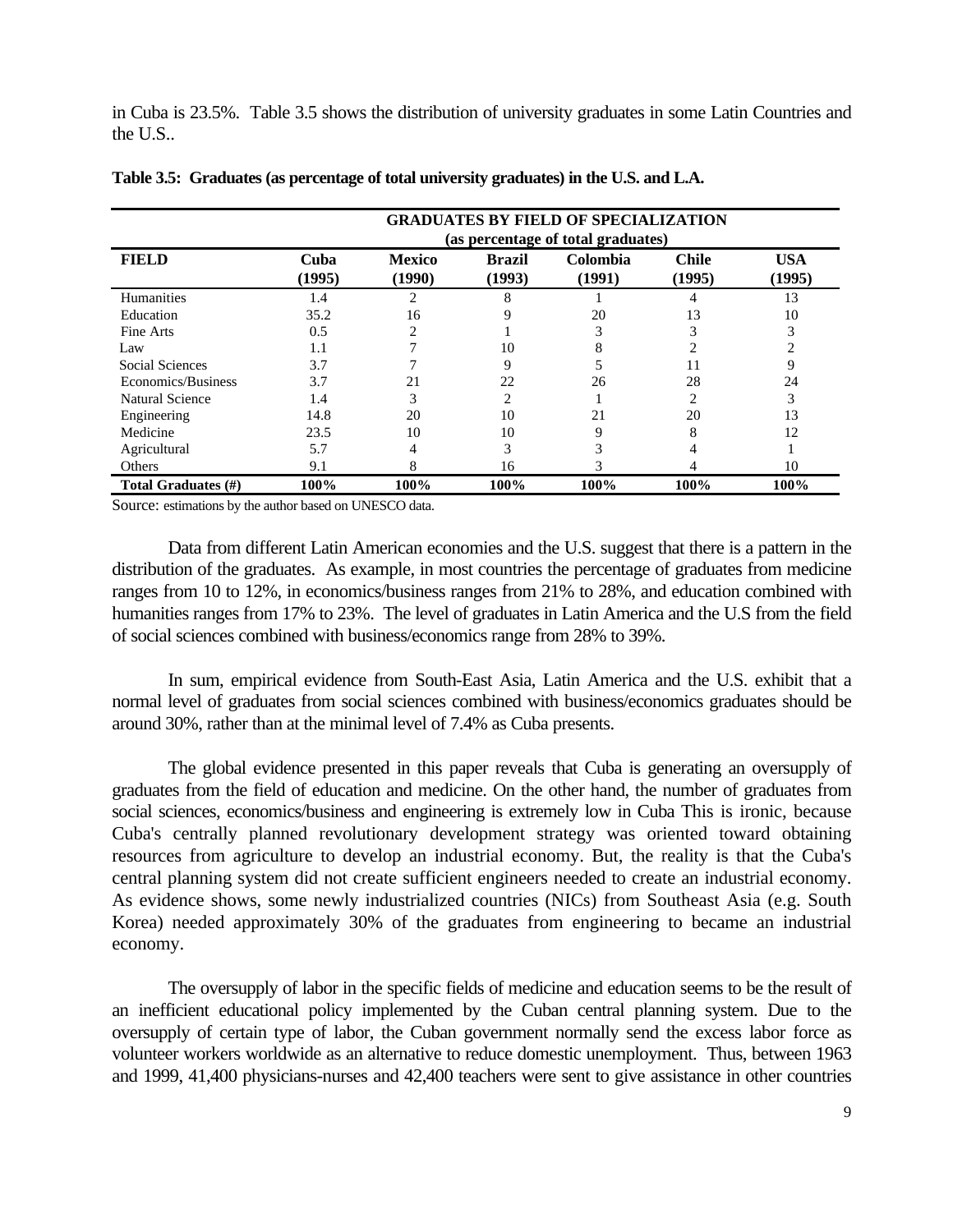(Figueras, 2000). According to Brundenius (2000), the number of doctors and nurses sent out by Cuba in the period 1963-1999 surpasses those sent by the World Health Organization (WHO) within the same period. In other words, Cuba's international volunteer workers had been a natural outcome from the inadequate educational policies implemented in Cuba.

## **4. EDUCATIONAL INVESTMENT IN MEDICINE, SOCIAL INDICATORS AND EFFICIENCY: A comparative analysis**

With the purpose of having better understanding of the Cuban human capital creation in the field of medicine, a comparative analysis between Cuba and Chile is presented in this section.

| <b>YEAR OR</b><br><b>PERIOD</b> | <b>Average Rate of</b><br><b>Population</b><br>Growth $(\% )$ | <b>Infant Mortality</b><br>$(per 1000 \text{ births})$ | Life<br><b>Expectancy</b><br>(years) | <b>Illiteracy</b><br>Rate<br>(%) | Doctors per<br>10,000<br>habitants |
|---------------------------------|---------------------------------------------------------------|--------------------------------------------------------|--------------------------------------|----------------------------------|------------------------------------|
| <b>CUBA</b>                     |                                                               |                                                        |                                      |                                  |                                    |
| 1959                            | 1.4                                                           | 35.0                                                   | 64                                   | 21.0                             | $9.2*$                             |
| 1960-1964                       | 2.0                                                           | 37.9                                                   | n.a                                  | 7                                | 7.6                                |
| 1965-1969                       | 1.9                                                           | 39.3                                                   | n.a.                                 | 6                                | 7.8                                |
| 1970-1974                       | 1.7                                                           | 32.3                                                   | n.a                                  | 5                                | 7.6                                |
| 1975-1979                       | 1.1                                                           | 15.8                                                   | n.a                                  | 4                                | 13.2                               |
| 1980-1988                       | 1.0                                                           | 16.4                                                   | n.a                                  | 4                                | 21.4                               |
| 1989-1995                       | 0.9                                                           | 14.0                                                   | 75.4                                 | 4                                | 32.8                               |
| <b>CHILE</b>                    |                                                               |                                                        |                                      |                                  |                                    |
| 1960                            | n.a.                                                          | 119                                                    | 57                                   | n.a                              | n.a                                |
| 1965                            | 2.0                                                           | 97                                                     | 59                                   | 11                               | 4.7                                |
| 1974                            | 1.9                                                           | 74                                                     | 64                                   | 8                                | 6.8                                |
| 1988                            | 1.7                                                           | 18                                                     | 72                                   | 5                                | 9.2                                |
| 1995                            | 1.6                                                           | 12                                                     | 75.1                                 | 4                                | 11.8                               |

**TABLE 4.1: 0Social Indicators and Number of Doctors in Cuba and Chile**

Note: \*this value corresponds to 1958 value.

**Source**:

For Cuba: CEE, Anuario Estadístico de Cuba, several years, Dominguez (1978), Rodriguez (1990), and Zimbalist and Brundenius (1989), Mesa-Lago (1994).

For Chile: Castañeda (1992), World Bank, World Development Report (several years), UNICEF (several years), IDB, Economic and Social Progress in Latin America (1996).

The average rate of population growth in Cuba was 1.9% during the 60's, 1.4% during the 70's and only 0.9% during the 80's. At the same time infant mortality was reduced considerably. The low Cuban rate of population growth could be explained by two factors: first, the emigration of Cuban people to other countries; second, by the fact that the women participation in labor force has increased considerably since 1965. Thus, today Cuba presents the lowest population growth rate over all Latin American countries.

The infant mortality in Cuba per 1,000 births was 37 in 1965, and it was reduced to 12 by 1995. The number of doctors per 10000 habitants in 1965 was 7.5 and thanks to the increased investment in medical education, this indicator rose to an extremely high level of 40 in 1995. Note that some statistics even argue that in 1998 the number of doctor per 10,000 people in Cuba was 51 (Informe Económico, 1998). This figure would imply that Cuba has the highest number of doctors per-capita in the world.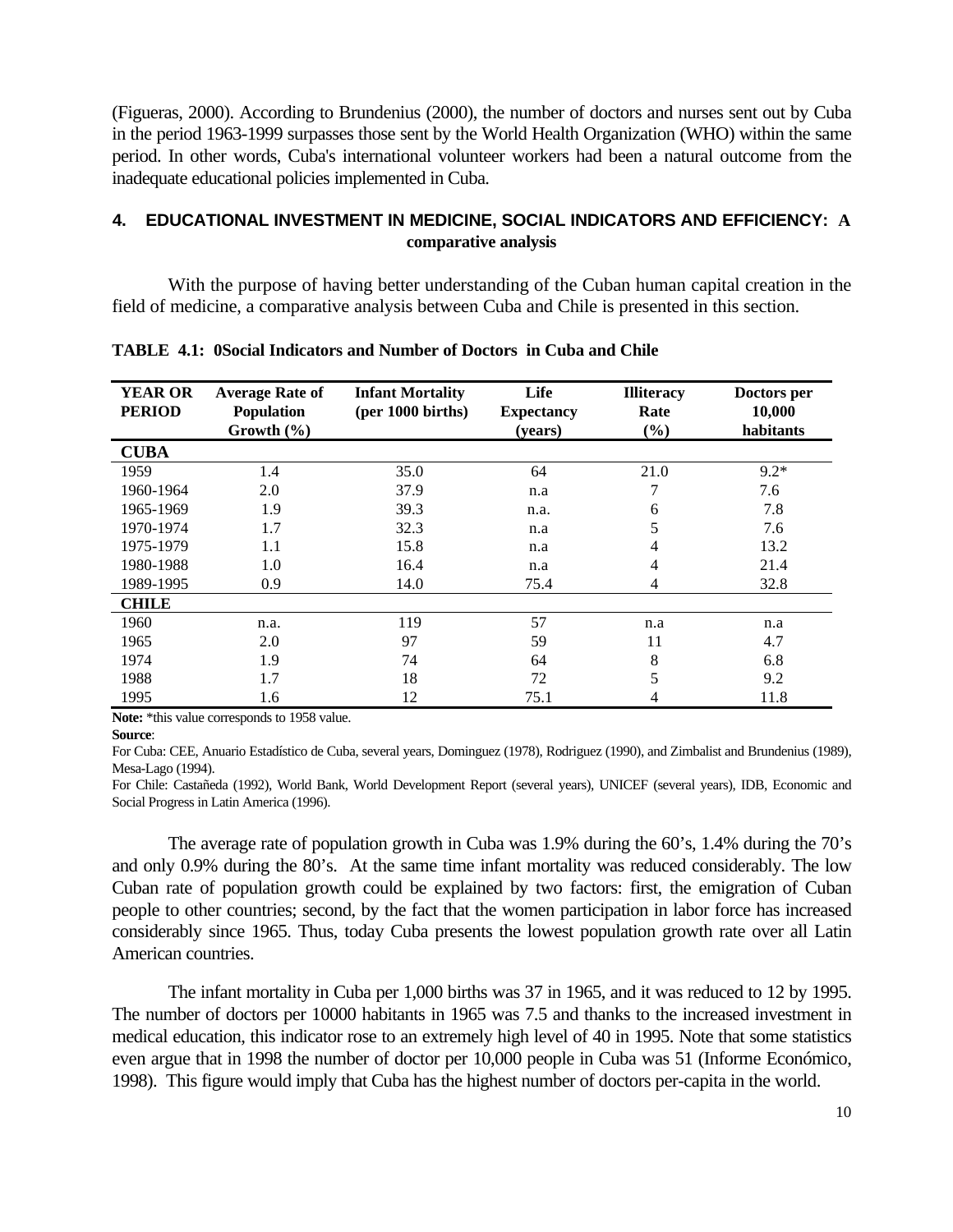In 1965, Chile health indicators were much inferior to Cuba, and by the 1990 Chile had achieved the same level of social indicators as Cuba with only 11.8 doctors per 10,000 habitants, and with less than half of the investment in education (see table 4.2). Note that historically the intensity of physical capital in health sector which is normally measured by the number of beds per 10,000 habitants of Chile and Cuba have been similar.<sup>4</sup> Given similar intensity of capital in health sector in both countries, it could be argue that the average productivity of a Chilean doctor with respect to the health indicators has been more three times the productivity of a Cuban doctor. The success of Chile in this area could be attributed to a better utilization of the doctors in the market place, and by an adequate educational policy in medicine which is designed to meet market demands.

The infant mortality and the number of doctors have been always mentioned as the success of the central planning system and its has been mention has indicators of achieving a high level of development. Given that the concept of development implies many other elements, the key question regarding doctors and infant mortality in Cuba should be: Was there any need to educate such a high number of doctors in Cuba?. The answer from the analysis presented in this paper is not.

| <b>COUNTRY</b>                           | <b>Number of Doctor</b><br>(per 10000 habitants) |      | <b>Infant Mortality</b><br>(per 1000 live births) |      |      | <b>Investment in Education</b><br>(% of total output) |      |      |
|------------------------------------------|--------------------------------------------------|------|---------------------------------------------------|------|------|-------------------------------------------------------|------|------|
|                                          | 1965                                             | 1984 | 1995                                              | 1965 | 1984 | 1995                                                  | 1965 | 1988 |
| Japan                                    | 10.3                                             | 15.1 | 17.7                                              | 18   | 5    | 4                                                     | n.a. | 5.0  |
| <b>USA</b>                               | 14.9                                             | 21.2 | 24.5                                              | 25   | 10   | 7                                                     | n.a. | 5.7  |
| Germany                                  | 15.6                                             | 26.3 | 31.0                                              | 24   | 8    | 5                                                     | 4.0  | 6.2  |
| Norway                                   | 12.6                                             | 22.2 | 24.0                                              | 17   | 8    | 4                                                     | 4.2  | 6.6  |
| Switzerland                              | 14.1                                             | 14.1 | 30.1                                              | 18   | 7    | 5                                                     | n.a. | 5.1  |
| <b>Netherlands</b>                       | 11.6                                             | 22.2 | 23.8                                              | 14   | 8    | 5                                                     | 4.9  | 6.6  |
| Canada                                   | 13.0                                             | 19.6 | 22.1                                              | 24   | 7    | 6                                                     | n.a. | 7.2  |
| <b>AVERAGE</b>                           | 13.1                                             | 20.1 | 24.7                                              | 20   | 8    | 6                                                     | n.a  | 6.0  |
| Cuba                                     | 7.5                                              | 20.4 | 40.0                                              | 38   | 15   | 11                                                    | 5.5  | 8.8  |
| Chile                                    | 4.7                                              | n.a  | 12.0                                              | 97   | n.a. | 12                                                    | 2.7  | 3.0  |
| <b>Middle Income</b><br><b>Countries</b> |                                                  |      |                                                   |      |      |                                                       | 2.3  | 3.3  |

**TABLE 4.2: Doctors, Infant Mortality and Educational Investment in Selected Countries**

Source:

 $\overline{a}$ 

(1) Number of doctors per 10000 habitants from: World Bank, World Development Report (several years), session Health and Nutrition, and from UNDP, Human Development Report (several years), session profile of human development.

(2) Infant mortality from World Bank, World Development Report (several years).

(3) Educational Investment from UNESCO, statistical yearbook (several years).

Comparative data presented in Table 4.1 and 4.2 reveals that the high level of doctors per 10,000 people achieved by Cuba is a clear sign of educational planning without economic considerations. As shown in Table 4.2, the most developed countries in the world have much less doctors per-capita than Cuba. Empirical evidence confirms that there is no economic or technical reason for having more than 50 doctors per 10,000 habitants in Cuba. The education of such a high number of doctors has not been

<sup>&</sup>lt;sup>4</sup> During the 60's and 70's Cuba had between 10% to 15% more beds per 10,000 people than Chile, but during the 80's and 90s the ratio of beds per 10,000 has been similar.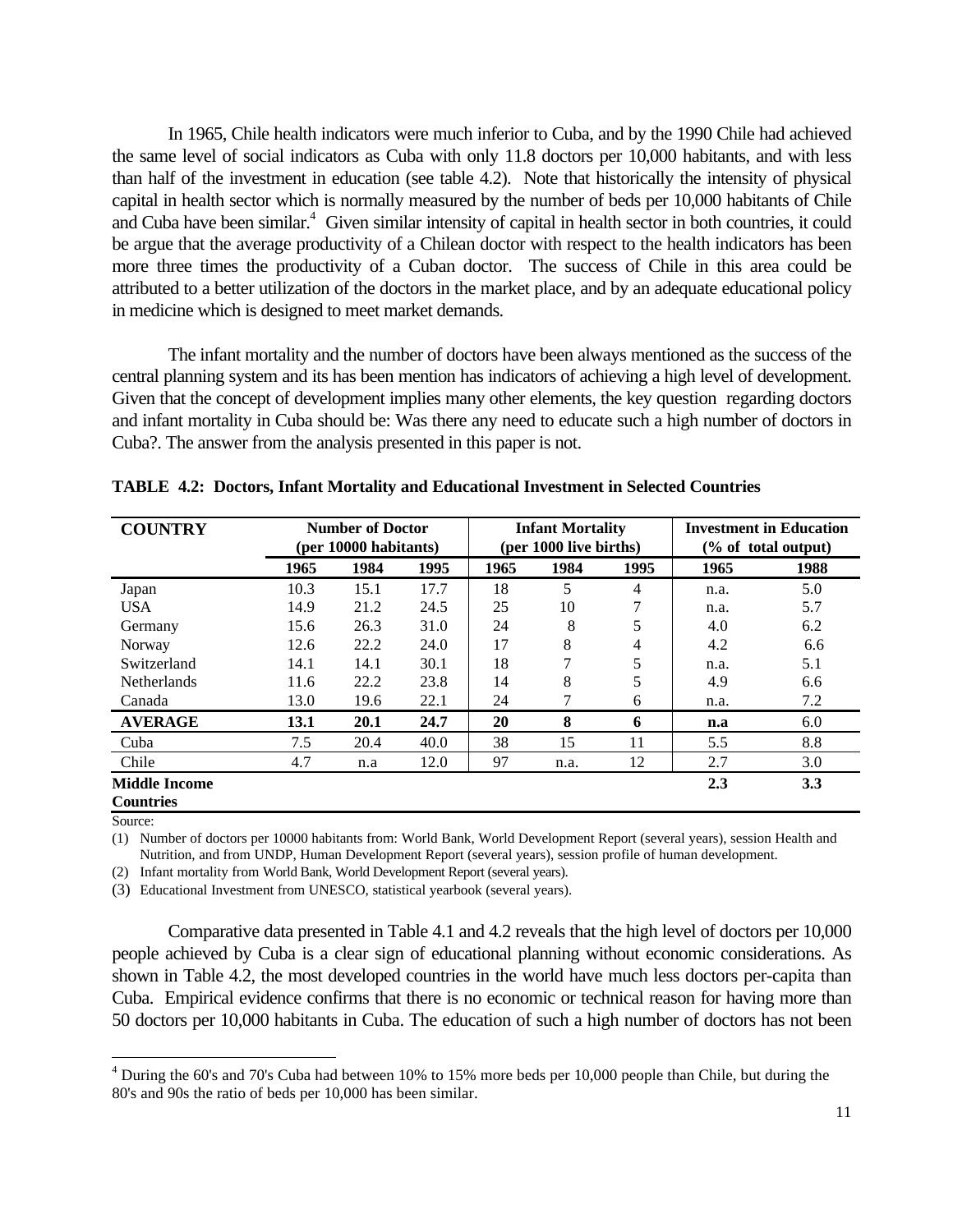free. In order to achieve the goal of having more doctors in Cuba than any other country in the world, the central planning system was forced to invest in some decades more than 8% of the total output in education. It is clear that the over-production of doctors in Cuba benefits the U.S. and as well as other countries given the number of immigrants arriving with a degree in medicine.

The oversupply of doctors is not only a Cuban problem, it has been a common denominator in all centrally planned economies. By 1995 the ratio of doctors per 10,000 persons in Russia was 38, Bulgaria was 33, Belarus was 38, Georgia was 43, Latvia was 30, Hungary was 34, Kazakhstan was 36, Azerbaijan was 39, Turkmenistan was 35, and Uzbekistan was 34.

Evidence from doctors in Cuba and other former centrally planned economies clearly reveals the inefficiency of a central planning system when it comes to talent allocation or human capital creation. In conclusion is apparent that Cuban central planners did not consider economic and efficiency factors in their investment in human capital creation in the field of medicine.

#### **5. HAS CUBA OVERINVESTED IN HUMAN CAPITAL?**

Brundenius (2000) presented a comparative international data about income per-capita and the educational level of the labor force. His data is presented in Table 5.1

|                           | <b>Highest Completed Level of Education</b><br>in Labor Force |                                               |                                           | GDP per-capita<br>(US\$ PPP) |
|---------------------------|---------------------------------------------------------------|-----------------------------------------------|-------------------------------------------|------------------------------|
| <b>COUNTRY</b>            | With Upper<br>Secondary<br>Education or more                  | With University<br>Education or<br>Equivalent | <b>Schooling of</b><br><b>Labor Force</b> | 1998                         |
| United States (1995)*     | 86%                                                           | 33%                                           | 13.5                                      | 29,605                       |
| Denmark (1995)*           | 62%                                                           | 20%                                           | 12.4                                      | 24,214                       |
| Sweden (1995)*            | 75%                                                           | 28%                                           | 12.1                                      | 20,659                       |
| United Kingdom $(1995)^*$ | 76%                                                           | 21%                                           | 12.1                                      | 20,336                       |
| Russia (1997)**           | 53%                                                           | 20%                                           | 11.9                                      | 6,460                        |
| Cuba (1998)***            | 53%                                                           | 14%                                           | 10.6                                      | 3,967                        |
| Taiwan (1995)             | 54%                                                           | 9%                                            | 9.9                                       | 15,752                       |
| Chile (1992)              | 43%                                                           | 18%                                           | 9.3                                       | 8,787                        |
| China (1997)              | 16%                                                           | 3.5%                                          | 7.5                                       | 3.105                        |

**Table 5.1 International Comparison of Educational Attainment and GDP per-capita (1995-1998)**

**Source**: Brundenius (2000), page 22.

\*data refer to population aged 25-64 in 1995.

\*\* data refer to occupied labor force.

\*\*\*data refer to occupied civilian labor force

\*\*\*\*data refer to economically active population

From the above table, it is clear that Cuba has a much higher qualified labor force than other countries with similar income per-capita. The above table suggests that there is an over-investment in education in Cuba. Although, Brundenius argues that the above evidence does not necessary mean that Cuba over-invested in human capital. His hypothesis is supported by two facts. First, he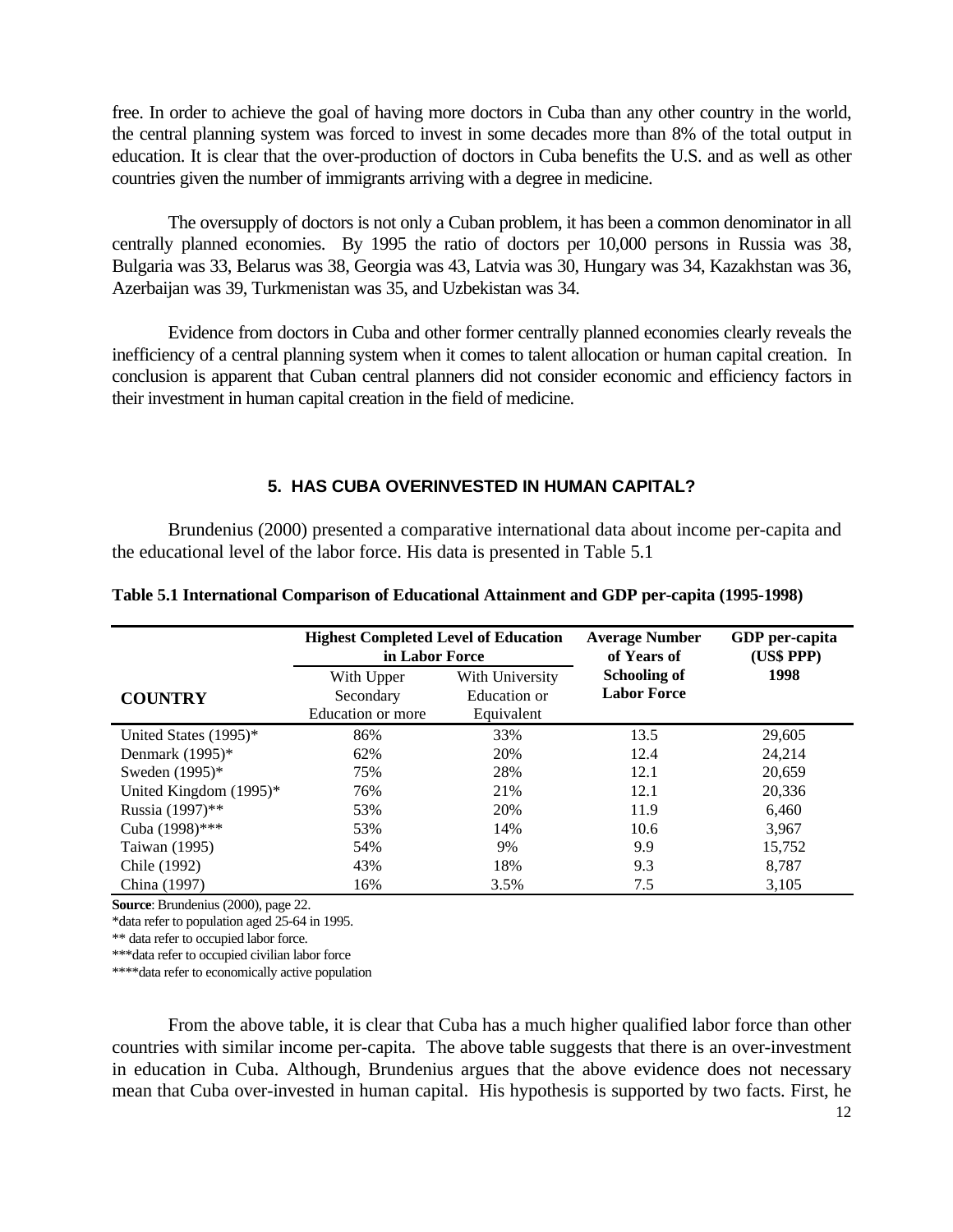argues that the Cuban labor force has not been utilized efficiently as result of slow population growth coupled with the aging population, thus, once these tendencies is reversed, it could be a shortage of labor. Second, he argues that Cuba is an internationalist country, in the sense that labor, specifically teachers and doctors, have been sent to poor countries worldwide to volunteer.

Regarding over-investment in human capital in Cuba is important to keep in mind the following facts. First, human capital depreciates rapidly and from the economic point of view there is no sense to invest scarce resources in human capital that will not be fully utilized in the shortterm. The 50 years decreasing tendency in population growth observed in Cuba is not likely to change in the near future. Even, if the rate of population growth increases in the future, Cuba will not be able to absorb the large number of doctors and teachers already graduated. The number of doctors per-capita that Cuba has could not be fully utilized in a developed economy and it is not very likely that Cuba will be a developed country before that human capital depreciates. It would have had more sense to educate engineers, economist/business and social scientist to achieve a higher level of industrialization and in order to achieve better TFP and economic growth.

 Second, it has no economic sense to invest in human capital that is utilized for volunteer work worldwide. Volunteer labor follows political agenda, instead of economic efficiency goals. The extensive evidence presented in this paper clearly suggest that Cuba became an internationalist country as result of a inadequate educational policy implemented which create an oversupply of some specific labor which could not be employ domestically. Finally, empirical evidence confirms that there is at least an over-investment in human capital creation in the field of medicine and education.

### **6. CONCLUSIONS**

Investment in education figures show that Cuba has invested a larger proportion of their output in education compared with other less-developed countries. Evidence also reveals that there was an over-investment in education in the 70s and 80s in Cuba. Thus, allocation of resources in Cuban education have not been planned efficiency, since there is no reason why a less developed economy as Cuba needs to invest considerably much more resources in education than most economies.

With respect to gender and tertiary education, evidence from university graduates show that woman participation has increased considerably in the last 30 years in Cuba. Today the number of women graduating from the university is superior to men.

Data shows that most graduates from the field of education and medicine could not have been absorbed by the Cuban economy efficiently. This unsuitable distribution of talents could have directly resulted from a deliberately planned policy by the Cuban Central Government to achieve its own political agenda rather than efficiency goals. An oversupply of teachers, trained under socialist ideology, allows the central government to indirectly promote socialism to future generations with the purpose of perpetuating their socialist system.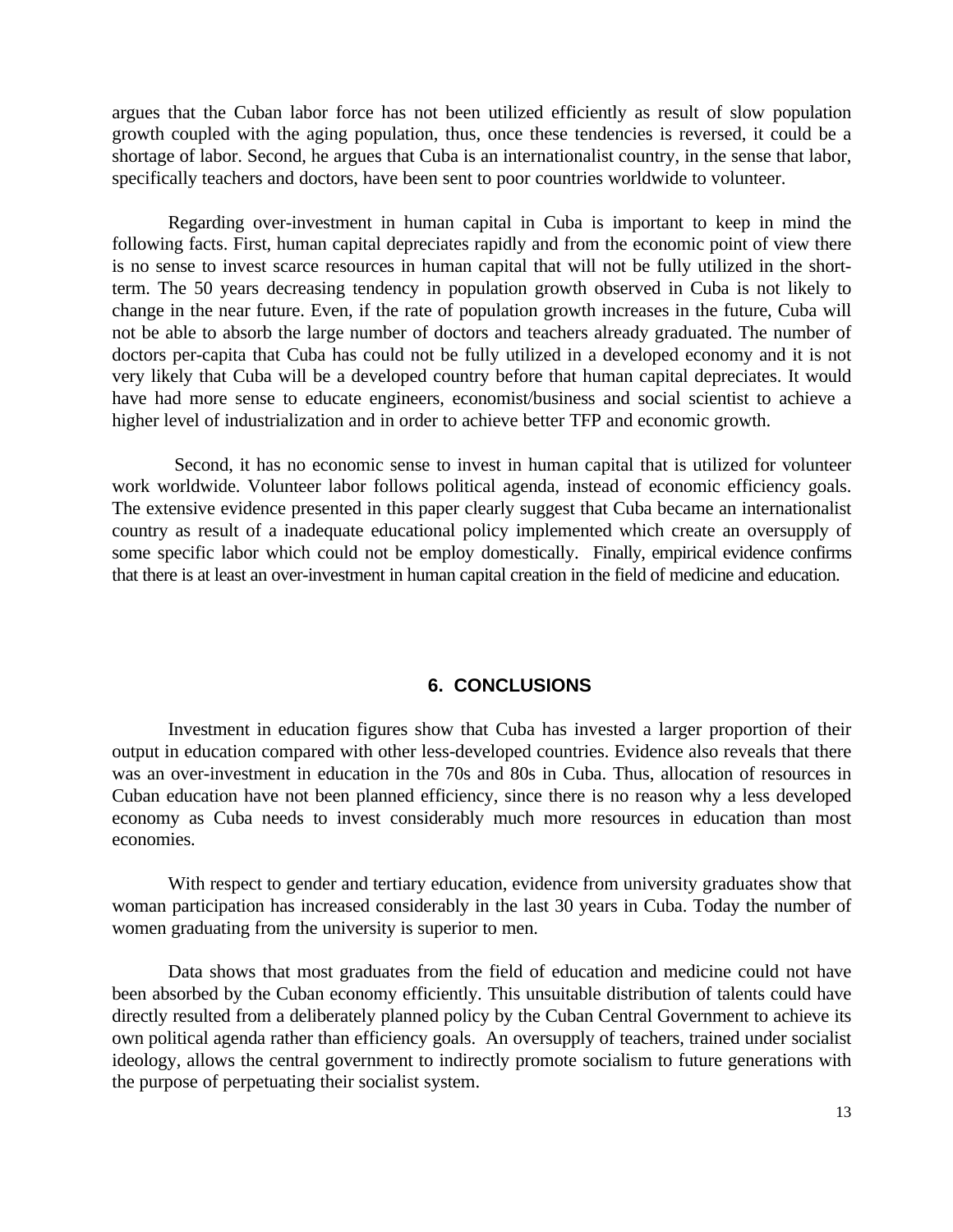Another possible reason for this disproportionate creation of human capital in Cuba could have resulted from the lack of knowledge of the central planners regarding the adequate human capital structure that an economy needs to achieve the high level of TFP and efficiency.

Evidence from Chile and other developed countries proves that there was no necessity to produce the large numbers of doctors observed in Cuba to achieve the actual Cuban health indicators. Educational resources allocated in the field of medicine and education were not efficiently allocated in Cuba. More resources should have been directed to the fields of engineering, economics/business, and social sciences in Cuba.

Cuba's decreasing pattern of TFP growth for the period 1962-1989 (see, Madrid-Aris, 1998), together with the empirical evidence of human capital presented in this paper, suggest that the TFP growth observed during the 80's in Cuba, may have been the result of improper allocation of resources in human capital creation. The Cuban economy historically has lacked of human capital graduating from economics/business and engineering. On the other hand, it is widely known from empirical growth studies that investment in this type of human capital is fundamental for having technological change in an economy.

Finally, it could be concluded that governmental creation of institutional mechanisms to plan tertiary education may not always be an efficient way of creating the adequate human capital structure that the economy needs which would ultimately lead to technological change and growth.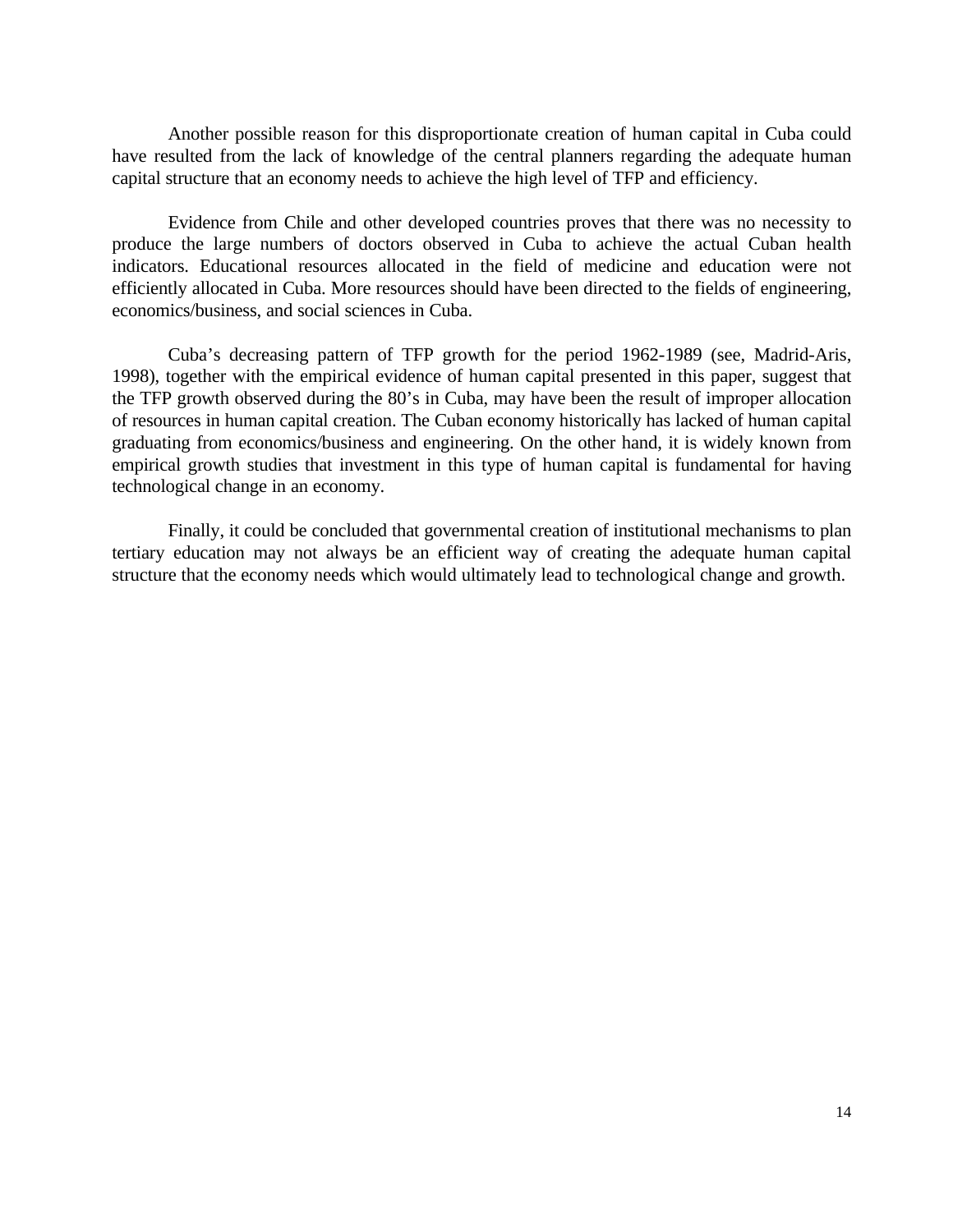#### **REFERENCES**

Banco Central de Cuba, "Informe Económico," La Habana: Ediciones Pontón Caribe, 1998.

Becker, Gary. *Human Capital: A Theoretical and Empirical Analysis With Special Reference to Education.* NBER: The University of Chicago Press, 1963.

Brundenius, Claes, "The Role of Human Capital in Cuban Economic Development, 1959-1999," Working Paper, Center for Development Research, Copenhagen, November 2000.

Central Intelligence Agency (CIA), Directorate of Intelligence. *The Cuban Economy: A Statistical Review*. Washington D.C., 1984, 1989.

Comité Estadístico Estatal (CEE), Anuario Estadístico de Cuba, Havana, several years

Elias, Victor. *Sources of Growth: A Study of Seven Latin American Economies.* San Francisco: ICS Press, 1992.

Figueras, Miguel. *Aspectos Estructurales de la Economía Cubana*. Editorial de Ciencias Sociales, La Habana, Cuba, 1994.

Figueras, Miguel. "Colaboración Internacional: doctrinas y políticas cubanas," paper presented to Latin American Studies Association, XXII International Congress, Miami, 16-18 March, 2000.

Henandez-Cata, Ernesto, "The Fall and Recovery of the Cuban Economy in the 1990s: Mirage or Reality?, International Monetary Fund, working paper, 2000.

Herrera, Victor, and Manuel Madrid-Aris, "Earnings Profiles and Return to Education in Panama" paper presented in LACEA Annual Meeting, Catholic University of Rio de Janeiro, October 12-14, 2000.

Inter-American Development Bank, Economic and Social Progress in Latin America, Washington D.C., 1996.

Jimenez, Georgina. *Hablemos de Educación, Recopilación de Artículos, Comentarios y Reportajes sobre Educación*. La Habana: Editorial Pueblo y Educación, 1985.

Madrid-Aris, Manuel, "Growth and Technological Change in Cuba," in *Cuba in Transition*, Volume 7, published by the Association for the Study of the Cuban Economy, Washington D.C., 1997.

Madrid-Aris, Manuel, "Investment, Human Capital, and Technological Change: Evidence from Cuba and its Implications for Growth Models," in *Cuba in Transition*, Volume 8, published by the Association for the Study of the Cuban Economy, Washington D.C., pp. 465-481,1998.

Madrid-Aris, Manuel, "Education's Contribution to Economic Growth in Cuba" in *Cuba in Transition*, Volume 10, published by the Association for the Study of the Cuban Economy, Washington D.C., 2000.

Mesa-Lago, Carmelo y Jorge Perez-Lopez, "A Study of Cuba's Material Product System, its Conversion to the System of National Accounts, and Estimation of GDP per Capita and Growth Rates," *World Bank Staff Working Papers*, Number 770, 1985.

Mincer, Jacob. *Schooling, Experience and Earnings*. New York: Columbia University Press, 1974.

Perez-Lopez, Jorge. *Measuring Cuban Economic Performance*. Austin: University of Texas Press, 1987.

Psacharopoulos, George, "Returns to Investment in Education: A Global Update," *World Development,* 22(9):1325- 134, 1994.